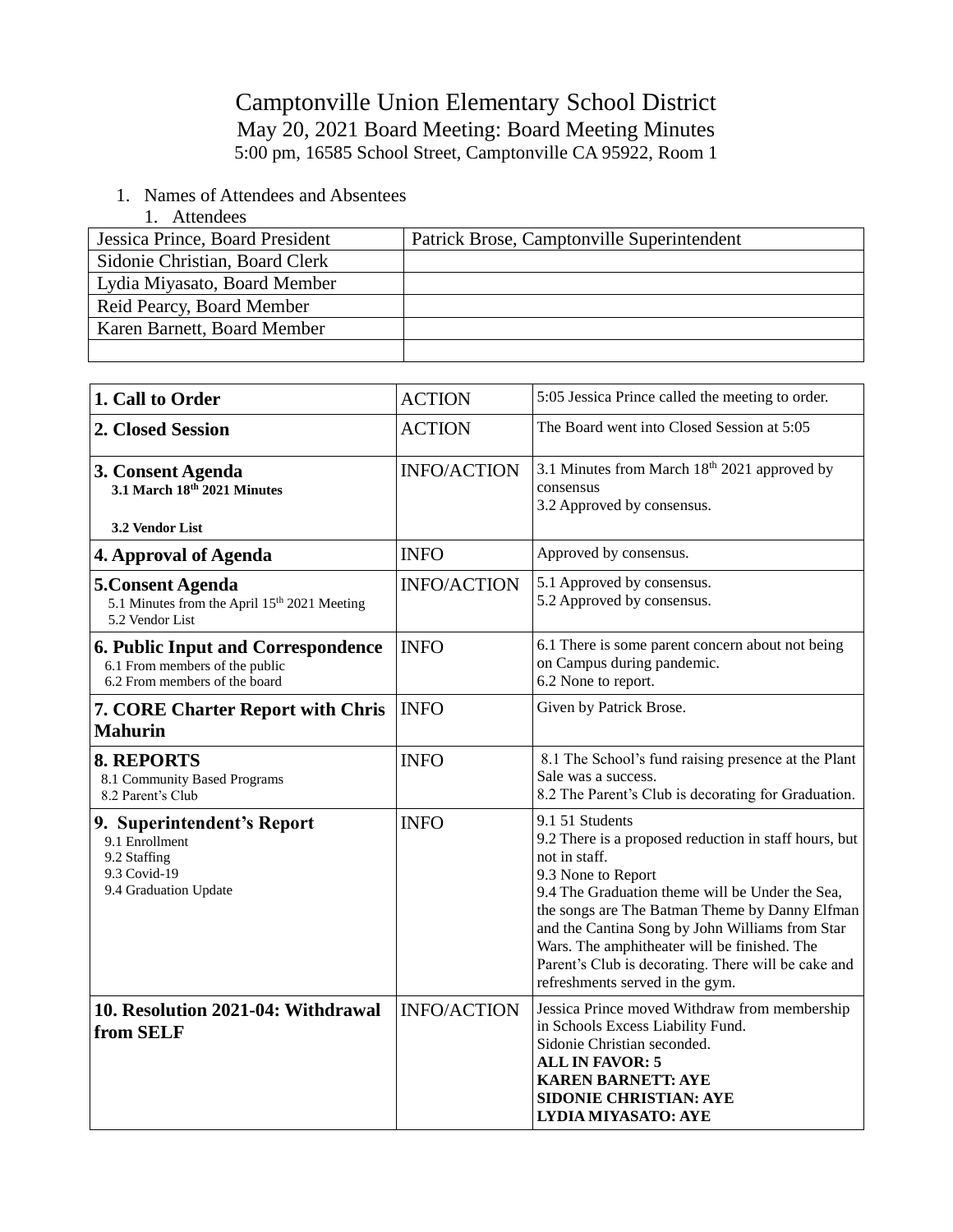|                                                                                |                    | <b>REID PEARCY: AYE</b><br><b>JESSICA PRINCE: AYE</b><br>NAY: 0<br><b>ABSENT:0</b>                                                                                                                                                                                                                                                                                                                                                                     |
|--------------------------------------------------------------------------------|--------------------|--------------------------------------------------------------------------------------------------------------------------------------------------------------------------------------------------------------------------------------------------------------------------------------------------------------------------------------------------------------------------------------------------------------------------------------------------------|
| 11: Resolution 2021-03: Reduction of INFO/ACTION<br><b>Classified Staff</b>    |                    | Due to lack of work and/or funds, the hours of<br>certain classified employees are being reduced.<br>Sidonie Christian moved to reduce the classified<br>hours of an Instructional Aide from 4 to 2.5.<br>Lydia Miyasato seconded.<br><b>ALL IN FAVOR: 5</b><br><b>KAREN BARNETT: AYE</b><br><b>SIDONIE CHRISTIAN: AYE</b><br><b>LYDIA MIYASATO: AYE</b><br><b>REID PEARCY: AYE</b><br><b>JESSICA PRINCE: AYE</b><br>NAY: 0<br><b>ABSENT:0</b>         |
| 12. CORE MOU                                                                   | <b>INFO/ACTION</b> | Jessica Prince moved to accept and sign the MOU:<br>SELPA Shared Funding Allocation Agreement.<br>Reid Pearcy seconded.<br><b>ALL IN FAVOR: 5</b><br><b>KAREN BARNETT: AYE</b><br><b>SIDONIE CHRISTIAN: AYE</b><br><b>LYDIA MIYASATO: AYE</b><br><b>REID PEARCY: AYE</b><br><b>JESSICA PRINCE: AYE</b><br>NAY: 0<br><b>ABSENT:0</b>                                                                                                                    |
| 13: Resolution 2021-06 Opposition to  INFO/ACTION<br><b>Assembly Bill 1316</b> |                    | Assembly Bill 1316 would impose a number of<br>mandates and limitations to charter schools which<br>would be detrimental to CORE Charter and<br>Camptonville School.<br>Jessica Prince moved to oppose AB 1316.<br>Karen Barnett seconded.<br><b>ALL IN FAVOR: 5</b><br><b>KAREN BARNETT: AYE</b><br><b>SIDONIE CHRISTIAN: AYE</b><br><b>LYDIA MIYASATO: AYE</b><br><b>REID PEARCY: AYE</b><br><b>JESSICA PRINCE: AYE</b><br>NAY: 0<br><b>ABSENT:0</b> |
| <b>14. Expanded Learning Plan</b>                                              | <b>INFO/ACTION</b> | Sidonie Christian moved to approve the ELP.<br>Jessica Prince seconded.<br><b>ALL IN FAVOR: 5</b><br><b>KAREN BARNETT: AYE</b><br><b>SIDONIE CHRISTIAN: AYE</b><br><b>LYDIA MIYASATO: AYE</b><br><b>REID PEARCY: AYE</b><br><b>JESSICA PRINCE: AYE</b><br>NAY: 0<br><b>ABSENT:0</b>                                                                                                                                                                    |
| 15. Resolution 2021-05: District<br><b>CalCard Policy</b>                      | <b>INFO/ACTION</b> | Sidonie Christian moved to adopt the District<br>CalCard Policy. Lydia Miyasato seconded.<br><b>ALL IN FAVOR: 5</b><br><b>KAREN BARNETT: AYE</b>                                                                                                                                                                                                                                                                                                       |